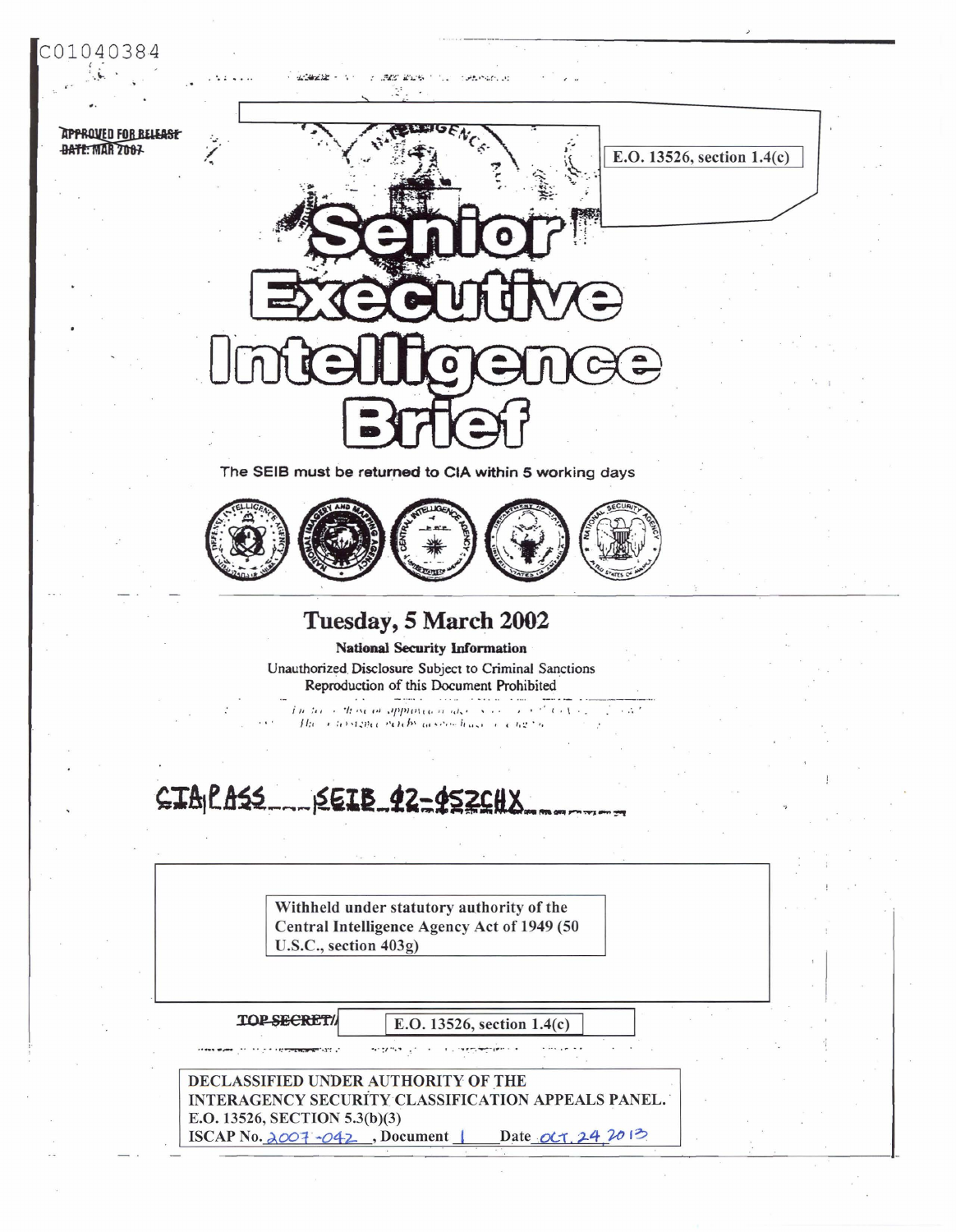TOP SECRET

TOP SECRET

222, 1539

E.O. 13526, section  $1.4(c)$ 

E.O. 13526, section 1.4(c)

5 March 2002

E.

## **Table of Contents**

 $CO1040384$ 

| <b>Regional Notes</b> | <b>Portion identified</b>                                       | 9.           |
|-----------------------|-----------------------------------------------------------------|--------------|
|                       | <del>as non-responsive</del><br>to the appeal                   | 13526,<br>Se |
| <b>Americas</b>       | Venezuela: Chavez Beleaguered, but Opposition Divided           | ction        |
|                       | <b>Portion identified</b><br>as non-responsive<br>to the appeal | 1.4(c)       |